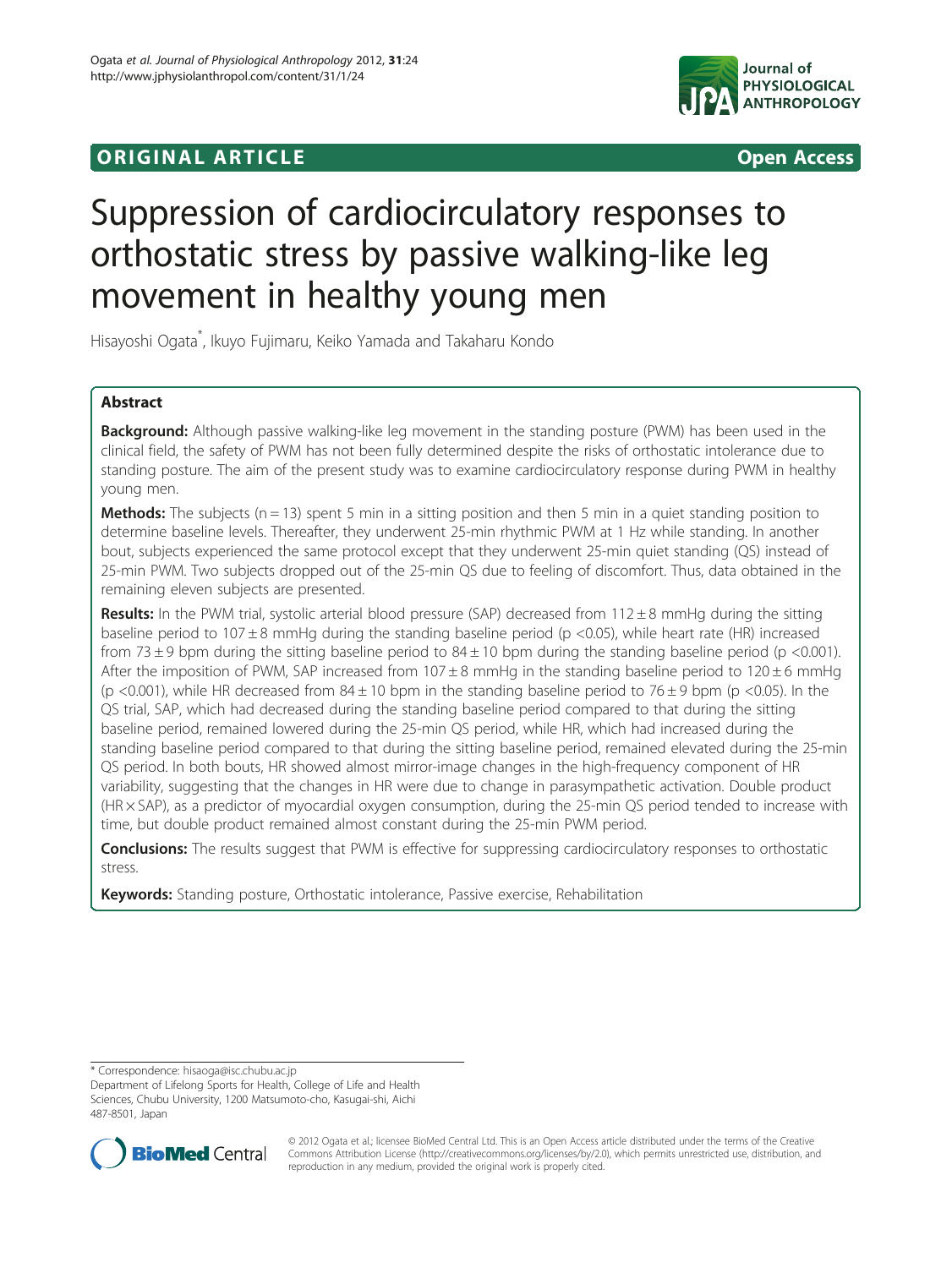# Background

Passive walking-like leg movement in the standing posture (PWM) has been thought to have the potential to prevent disuse syndrome including muscle atrophy, bone mass loss, joint contracture and pressure sores [\[1](#page-7-0)]. On the other hand, the safety of PWM has not been fully determined despite the risks of orthostatic intolerance due to standing posture. Since cardiocirculatory response to orthostatic stress may eventually trigger orthostatic intolerance [\[2](#page-7-0)], it is important to examine cardiocirculatory responses to PWM.

Quiet standing posture induces a pooling of blood in the lower extremities, resulting in decreases in central blood volume (volume of blood in the pulmonary vessels and the four chambers of the heart), stroke volume, cardiac output and systolic arterial blood pressure [\[3](#page-7-0)]. Heart rate (HR) increases to maintain cardiac output [\[3](#page-7-0)]. Against these responses, it was shown that PWM induces pressor response and that HR, which is increased by postural change from sitting to standing, is reduced by PWM [\[1](#page-7-0)]. Thus, we hypothesized that cardiocirculatory responses to standing posture, which are pronounced during quiet standing, are suppressed by PWM. In this study, in order to test this hypothesis, we examined changes in HR variability as a measure of cardiac autonomic nerve activity [\[4](#page-7-0)] and double product (DP) (HR × systolic arterial blood pressure) as a predictor of myocardial oxygen consumption in normal young men during upright exercise under a wide variety of circumstances [\[5](#page-7-0)] in addition to HR and blood pressure. We paid special attention to young people as subjects. The reason for this is as follows. One cause of orthostatic intolerance during standing posture is vasovagal response. The vasovagal response is development of arteriolar dilation and inappropriate cardiac slowing leading to arterial hypotension with loss of consciousness [[6](#page-7-0)]. The frequency of vasovagal response during tilting has been found to be higher in young people than in the elderly people [\[7\]](#page-7-0). In addition, epidemiological evidence suggests a higher incidence of reflex syncope, including vasovagal syncope, carotid sinus syncope and situational syncope, in teenagers and adolescents than in the elderly [\[8](#page-7-0)]. Thus, there is a greater need for examination of cardiocirculatory responses to orthostatic stress in young people for prevention of vasovagal response.

# Methods

### Subjects

Thirteen healthy young male subjects with a mean age  $\pm$ standard deviation (SD) of  $18.8 \pm 0.8$  years, a mean weight of  $62.5 \pm 6.2$  kg, and a mean height of  $169.7 \pm 4.2$ cm participated in this study. All of the subjects were nonsmokers. Voluntary consent for participation in this study was obtained from all subjects after they were informed of the purpose of the experiment, the procedure and possible risks. The study was conducted in accordance with the Helsinki Declaration and was approved by the Ethics Committee of Chubu University in Kasugai-shi, Aichi, Japan.

#### Experimental protocols

The subjects refrained from eating for at least 3 hours before the test, taking caffeine for at least 5 hours before the test, and drinking alcohol or doing heavy exercise for 12 hours before the test. The temperature in the experimental room was set to 21 to 25°C.

Quiet standing (QS) and PWM were carried out using a commercially available device (Easy Stand Glider, Altimate Medical, Inc., Morton, MN, USA) as shown in Figure [1](#page-2-0). Briefly, this device enables subjects to change their posture from sitting to standing by pulling a builtin hydraulic lever. Standing posture is stabilized by fixing the trunk, pelvis and knees using front, lateral and back trunk pads, lateral pelvic pads, and kneepads. Bilateral handles located in front of the trunk are linked to the footplates, thus allowing one leg to move forward while the other moves back by pushing and pulling the handles alternately. In the present study, an investigator (HO) manually pulled the hydraulic lever and moved the handles.

The subjects underwent PWM and QS trials (Figure [1](#page-2-0)). These two trials were performed on separate days within three weeks but in the same time slot. The order of the two trials was randomized. As for the reproducibility of the HR variability indices on the two separate days, intraclass correlation coefficients have been reported to be approximately 0.5 to 0.6 in 456 male students aged 20 to 29 years [\[9](#page-7-0)].

In the PWM trial, subjects spent 5 minutes in a sitting position and this was followed by a 5-minute QS period to determine baseline levels in sitting and standing states with a 1-minute transition period for postural change from sitting to standing. The subjects then underwent 25-minute rhythmic PWM at 1 Hz. The hip joint range of motion was set at 30°. The protocol of the QS trial was the same except that the subjects underwent 25-minute QS instead of 25-minute PWM. The subjects were occasionally instructed to relax their body during the experiment.

During PWM, the investigator always checked angle data displayed on an oscilloscope to maintain the predetermined pattern (that is, hip joint range of motion and swing frequency). The angle was measured by an electrogoniometer (Goniometer system, Biometrics Ltd, Ladysmith, VA, USA) placed at the junction of the handle bar and the bar linked to a kneepad. The investigator (HO) conducted a sufficient number of practice sessions before the main tests so that he could adjust the leg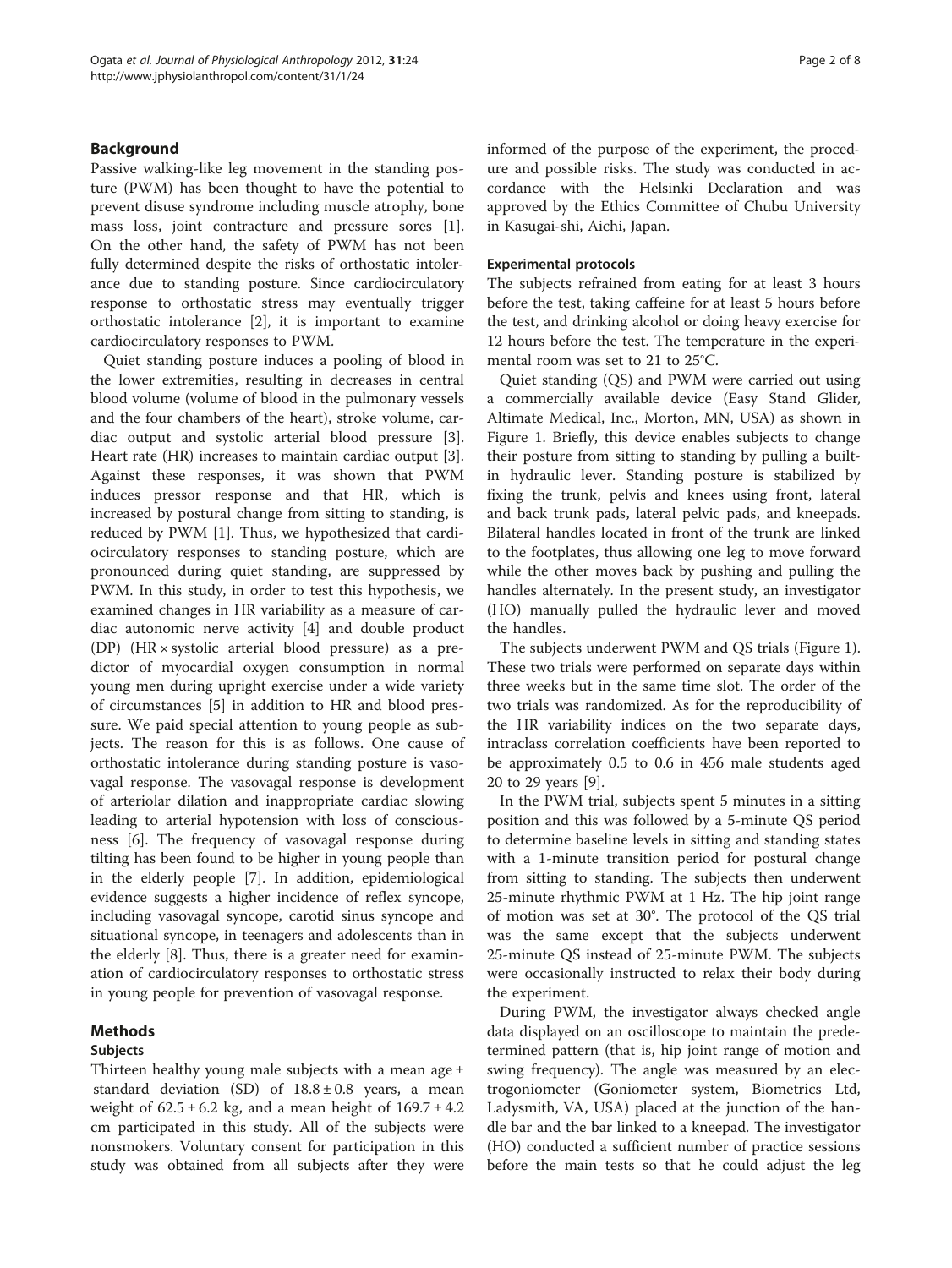<span id="page-2-0"></span>

motion to the predetermined pattern by monitoring the angle data displayed on the oscilloscope.

#### Measurements

Systolic and diastolic arterial blood pressures (SAP and DAP, respectively) were determined noninvasively using an electro-sphygmomanometer (Tango<sup>+</sup>, Sun Tech Medical, Inc. Morrisville, NC, USA). A pneumatic cuff was fixed to the left upper arm, and Korotkov sound was detected by a lavalier microphone fixed on the left brachial artery. The sampling interval was set at 1 minute because it took about 30 sec to terminate one data sampling. Mean arterial blood pressure (MAP) was calculated as DAP plus one third of pulse pressure.

An electrocardiogram was obtained at a sampling rate of 1000 Hz using a bioamplifier (Dual BIO Amp, AD Instruments Pty Ltd, Bella Vista, NSW, Australia).

Continuous surface electromyograms of the rectus femoris muscle, biceps femoris muscle, medial gastrocnemius muscle and tibialis anterior muscle of the left leg were recorded at a sampling rate of 1000 Hz in order to check voluntary or involuntary muscle contraction using a bioamplifier (AB-621 G, Nihon Kohden, Shinjuku-ku, Tokyo, Japan). If marked electromyographic activity was observed, the subjects were asked to relax their leg.

#### Data analysis

Beat-to-beat R-R intervals in the 5-minute sitting baseline period, 5-minute standing baseline period, and

initial, middle and last 5-minute periods of 25-minute PWM or QS (2 to 6 minutes, 11 to 15 minutes and 21 to 25 minutes, respectively) were derived and were used for calculation of HR. R-R interval with an abnormal value due to ectopy was derived from visual inspection and was suitably corrected. The number of abnormal values was less than 1% of total R-R intervals in each of the 5-minute segments. For each segment, the time series of R-R intervals was cubic-spline interpolated, and then resampled at 2 Hz to create a uniform time series for spectral analysis. Resampled 600-point data were detrended and padded with trailing zeros to 1024-point data. After Hanning windowing, a fast-fourier transform spectrum was calculated. The areas of the low-frequency band (LF) (0.04 to 0.15 Hz) and high-frequency band (HF) (0.15 to 0.4 Hz) were determined, and total power was defined as the sum of LF and HF. Normalized HF  $(HF_{\text{norm}})$  was calculated as the ratio of HF to total power.  $HF_{norm}$  was used as a measure of parasympathetic activity  $[4]$ . The ratio of LF to HF (LF/HF) was also calculated as an autonomic balance index. A low LF/HF ratio indicates a dominant modulation of the parasympathetic nervous system, while a high LF/HF ratio indicates a dominant modulation of the sympathetic nervous system [[10\]](#page-7-0).

For each of the cardiocirculatory values excluding  $HF_{norm}$  and LF/HF, the averages for the 5-minute sitting baseline period, 5-minute standing baseline period, and initial, middle and last 5-minute periods of 25-minute PWM or QS (2 to 6 minutes, 11 to 15 minutes and 21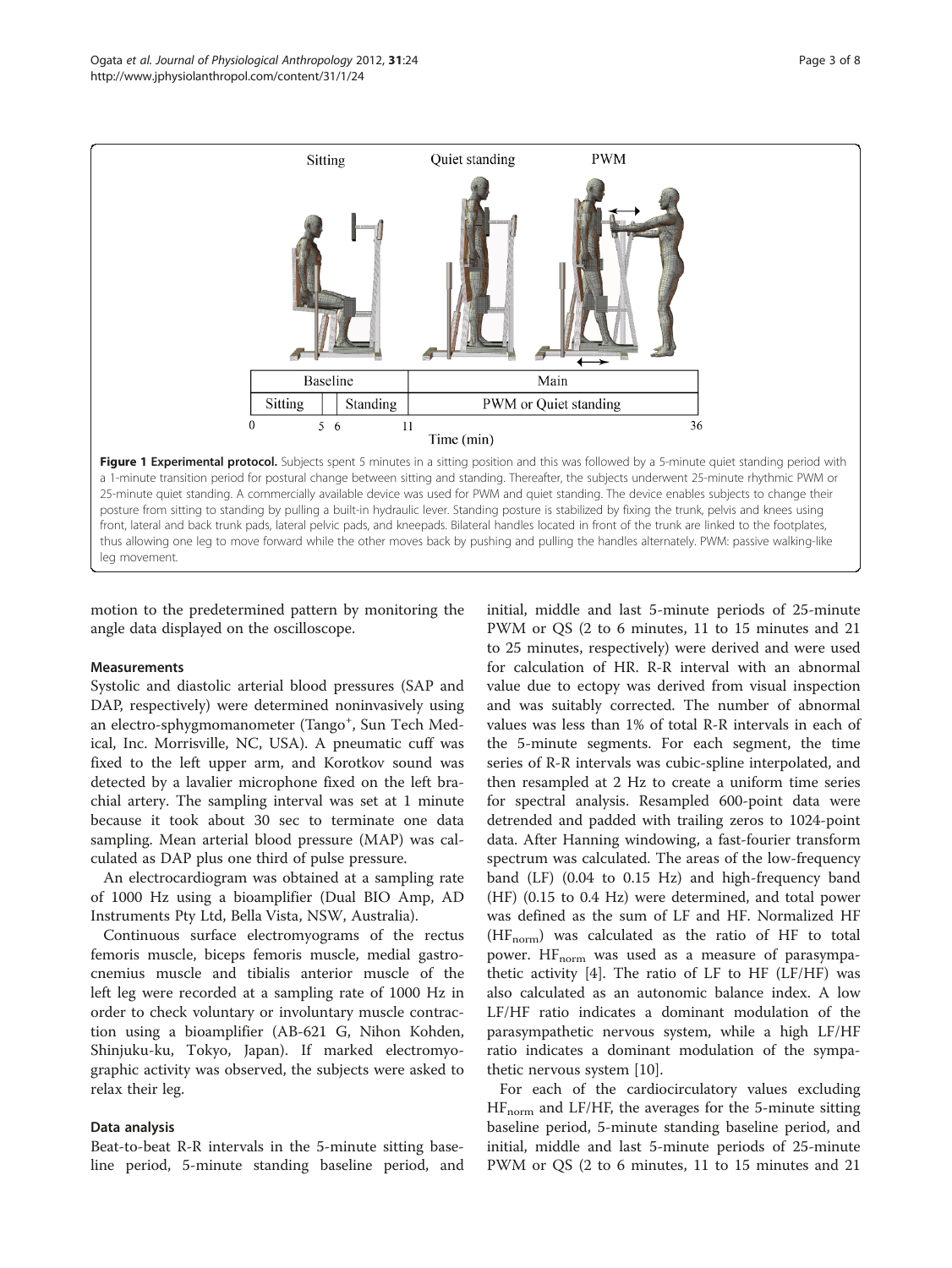to 25 minutes, respectively) were calculated and used for statistical analysis. DP was calculated as the product of HR and SAP [[5\]](#page-7-0). For calculation of DP, the 5-minute average of SAP and 5-minute average of HR were used.

Data on cardiocirculatory valuables were analyzed through a two-way repeated measures analysis of variance with type of experimental trial (PWM vs. QS trial) and condition within an experimental trial (sitting vs. standing vs. PWM or QS in the initial period vs. PWM or QS in the middle period vs. PWM or QS in the last period). If an interaction was found, the Bonferroni correction for multiple comparisons was used to determine the difference in the values between two time periods within an experimental protocol. Differences in the values at each time period between the two trials were assessed using the paired *t*-test. A value of  $P < 0.05$  was regarded as statistically significant. All data are presented as means ± SD.

#### Results

In the present study, two subjects complained of feeling discomfort during the 25-minute QS. These subjects were rapidly returned to the sitting position (in the 11 to 12th minute in one subject and in the 17 to 18th minute in the other subject). In one subject, HR at 1 minute before interruption was 111 bpm, falling to 71 bpm just before interruption. In that subject, SAP, DAP and MAP just after interruption were 59, 48 and 52 mmHg, respectively, despite the fact that SAP, DAP and MAP during the sitting baseline period were 108, 66 and 80 mmHg, respectively. In addition, that subject lost consciousness just after interruption. In another subject who dropped out of the 25-minute QS, HR at 1 minute before interruption was 83 bpm, falling to 73 bpm just before interruption. In that subject, values of blood pressure could not be obtained due to rapid discontinuation of data collection. The consciousness was retained. On the other hand, the two subjects could complete the 25-minute PWM.

Since data collection in the two subjects was discontinued, statistical analysis of responses was made using data obtained in the remaining eleven subjects. Significant interactions between type of experimental trial and condition within an experimental trial were observed for SAP, DP, HR, LF/HF and  $HF_{norm}$ . There was no significant change in DAP or MAP (Figure 2B and C).

Figure 2A shows changes in SAP. The SAPs during the standing baseline period were significantly lower than those during the sitting baseline period in both the PWM trial ( $P < 0.05$ ) and QS trial ( $P < 0.01$ ). The magnitude of decrease in SAP was  $5 \pm 4$  mmHg and  $5 \pm 3$ mmHg in the PWM and QS trials, respectively. SAP remained lowered during the initial and middle periods of the 25-minute QS compared to the sitting baseline

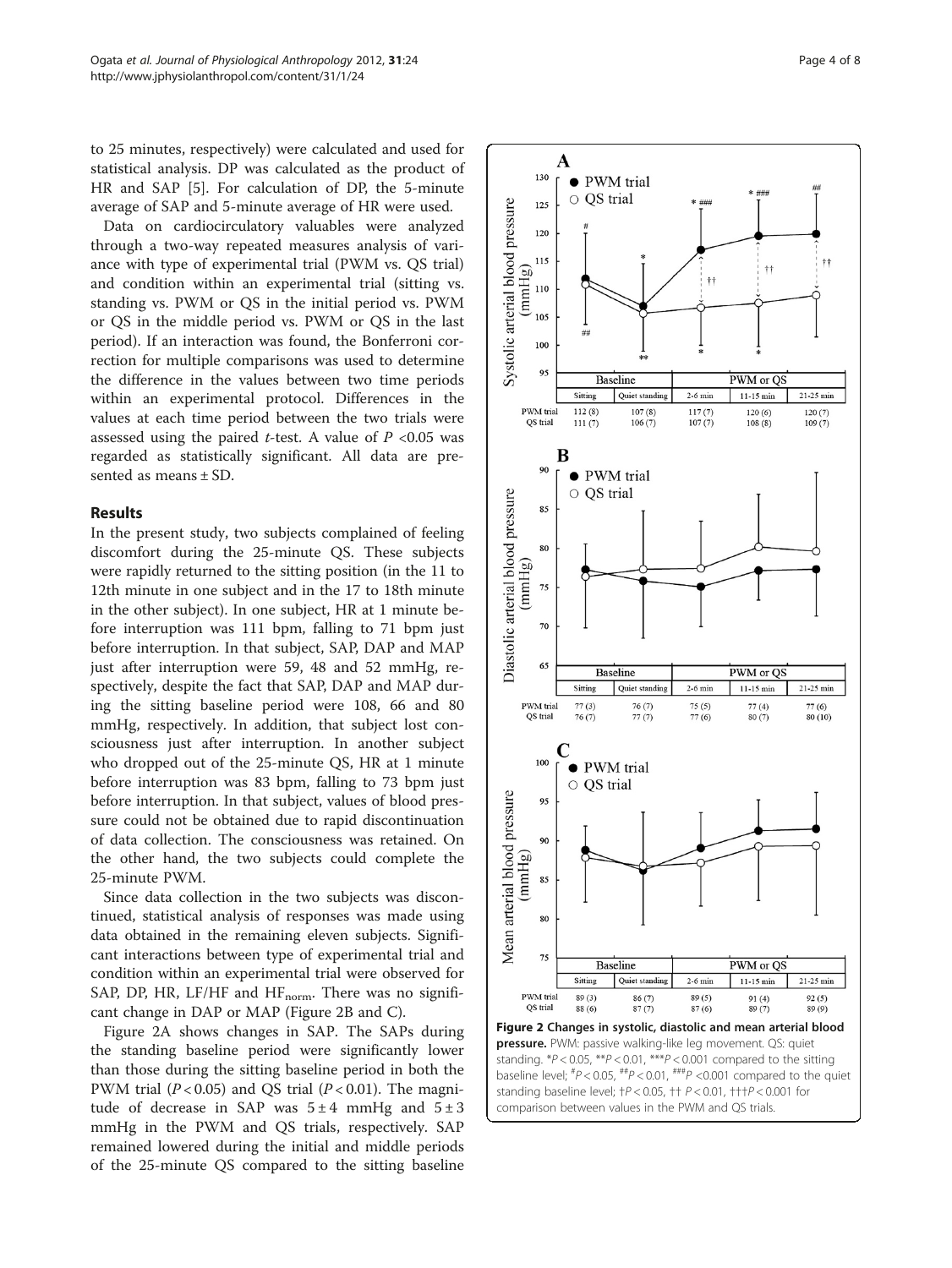

<span id="page-4-0"></span>

level  $(P < 0.05)$ , whereas SAP during PWM tended to be higher than that during the sitting baseline period due to an average increase in SAP of  $12 \pm 7$  mmHg from the level during the standing baseline period. SAPs at each



of the periods during the 25-minute PWM were significantly higher than those at each of the corresponding periods during the 25-minute OS  $(P < 0.01)$ .

Figure 3A shows changes in HR. The HR during the standing baseline period was significantly higher than during the sitting baseline period in both the PWM and OS trials  $(P < 0.001)$ . The magnitude of increase in HR was  $11 \pm 3$  bpm and  $10 \pm 4$  bpm in the PWM and QS trials, respectively. HR remained above the sitting baseline level throughout the 25-minute QS  $(P < 0.001)$ , whereas HR during the 25-minute PWM did not differ significantly from that during the sitting baseline period due to a significant average decrease in HR  $(P< 0.05)$  of  $8 \pm 7$  bpm from the level during the standing baseline period. HR at each of the periods during 25-minute PWM was significantly lower than at each of the corresponding periods during 25-minute QS regardless of the fact that HR during the standing baseline period was significantly higher in the PWM than in the QS trial.

Figure 3B and C shows changes in LF/HF and  $HF_{norm}$ . The patterns of change in LF/HF were similar to the patterns of changes in HR, while the patterns of change in HFnorm were almost the mirror images of the patterns of change in HR. HF<sub>norm</sub> during the standing baseline period was significantly lower than during the sitting baseline period in both the PWM trial  $(P < 0.01)$  and OS trial  $(P<0.05)$ . HF<sub>norm</sub> remained below the sitting baseline level throughout the 25-minute QS ( $P < 0.001$ ), whereas HF<sub>norm</sub> during PWM showed no significant difference from  $HF_{norm}$  during the sitting baseline period.  $HF_{norm}$  during the middle and last periods of 25-minute PWM was significantly higher than during the corresponding periods of 25-minute QS ( $P < 0.05$ ). On the other hand, LF/HF at each of the periods during 25-minute PWM was significantly lower than at each of the corresponding periods of 25-minute QS ( $P < 0.05$ ).

Since the power spectral density of HR variability has a peak at the center of respiratory frequency in the HF region, we visually identified a peak in the HF region of the power spectrum to estimate respiratory frequency. A distinct peak of all five periods in both the PWM and QS trials was observed in nine of the eleven subjects. The estimated respiratory frequencies during the sitting and standing baseline periods and during the first, middle and last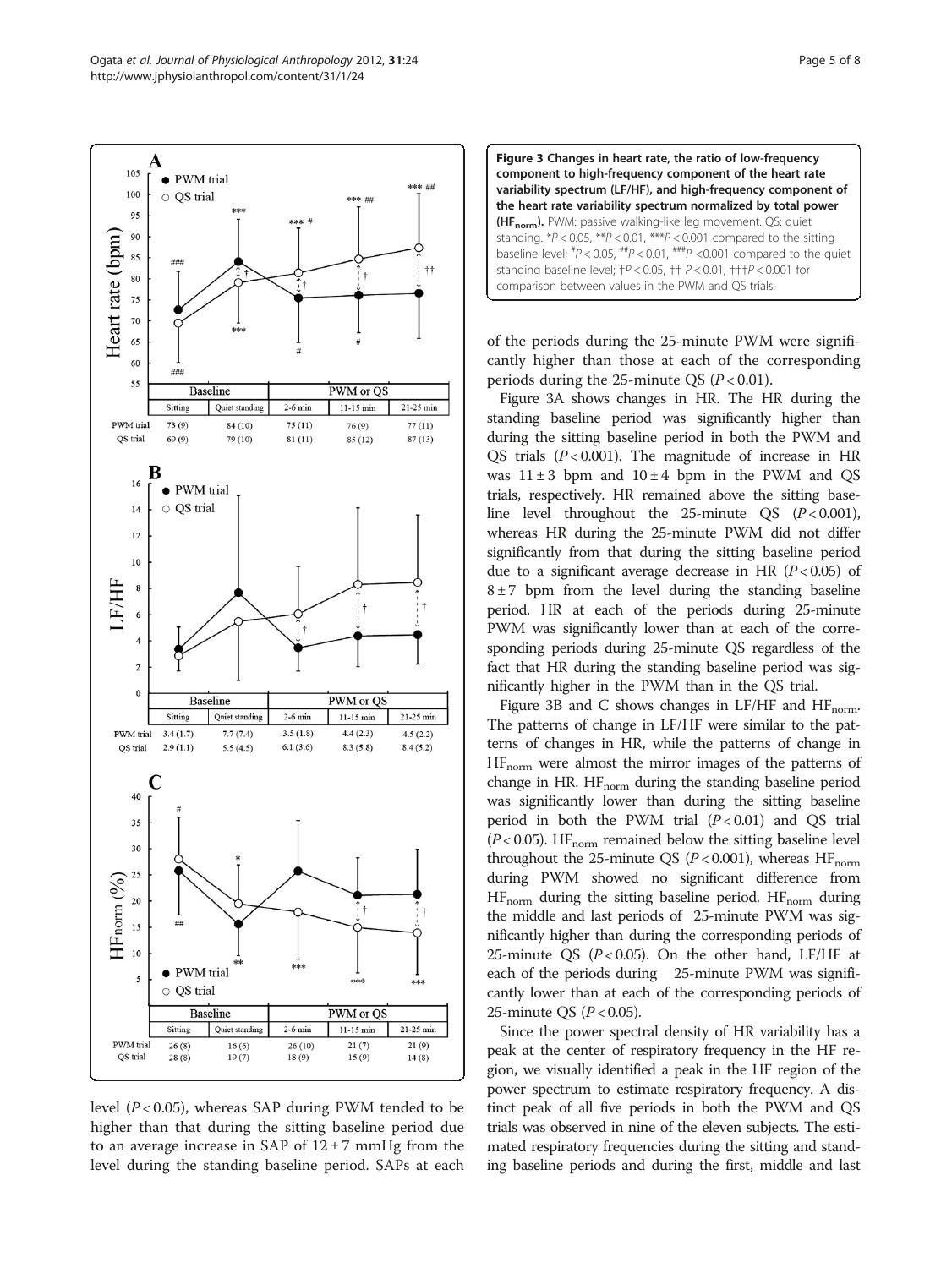periods in the PWM trial were  $18.2 \pm 3.2$ ,  $18.3 \pm 3.9$ ,  $19.4 \pm 3.0$ ,  $20.5 \pm 2.8$  and  $20.4 \pm 3.1$  times/minute, respectively, while those in the QS trial were  $18.3 \pm 3.5$ ,  $17.7 \pm 4.3$ ,  $17.2 \pm 4.3$ ,  $18.0 \pm 4.3$  and  $19.0 \pm 4.6$  times/minute, respectively. There was no significant change in estimated respiratory frequency in the PWM or QS trials. The patterns of change in  $HF_{norm}$  in the PWM and QS trials in the nine subjects were the same as those shown in Figure [3C](#page-4-0): there was no significant difference in  $HF_{norm}$  during the sitting baseline period and during the 25-minute PWM in the PWM trial, and the decrease in  $HF_{norm}$  during the standing baseline period was sustained during the subsequent 25-minute QS in the QS trial.

Figure 4 shows changes in DP. The DP during the standing baseline period was significantly higher than during the sitting baseline period in both the PWM trial  $(P < 0.001)$ and OS trial  $(P < 0.05)$  due to an increase in HR (Figure [3](#page-4-0)A). In the QS trial, DP during the middle and last periods of 25-minute QS was significantly higher than DP during the standing baseline period (middle period,  $P < 0.01$ ; last period,  $P < 0.001$ ) due to an increase in HR. In the PWM trial, on the other hand, DP remained almost constant during the 25-minute PWM, thus showing no significant difference from the level during the standing baseline period.

# **Discussion**

# Mechanisms responsible for cardiocirculatory responses to PWM

An increase in HR and a decrease in  $HF_{norm}$  with postural change from sitting to standing observed in the present study is in accordance with responses observed



in previous studies [[10,11](#page-7-0)]. The lower HF power during standing reflects withdrawal of vagal activity [[10\]](#page-7-0). The reduction in vagal activity must have caused an increase in HR during QS in the present study.

In accordance with the results of a previous study [\[1](#page-7-0)], we observed an increase in SAP and a decrease in HR during PWM compared to the levels during QS. We also found that the decrease in  $HF<sub>norm</sub>$  with postural change from sitting to standing was suppressed by PWM. Simi-lar observations were reported by Niizeki et al. [\[11](#page-7-0)]. They determined the muscle pump effect of the leg during QS on cardiac autonomic activity in healthy subjects. The muscle pump was simulated by rhythmic lower-leg cuff inflation. Compared to the sham condition (no cuff pressure), HR decreased and stroke volume increased in the condition with cuff inflation above 80 mmHg. The decrease in HR was accompanied by an increase in the high-frequency component of HR variability. Niizeki et al. [[11](#page-7-0)] proposed the following mechanisms for the circulatory responses. The application of cuff inflation increases venous return by the mechanical pumping effect of inflation. Increased venous return increases afferent input from cardiopulmonary baroreceptors, which would inhibit efferent sympathetic nerve activity, resulting in a shift of the sympathovagal balance toward a parasympathetic activation.

In the present study, venous return and stroke volume were not measured, but lower-leg blood volume measured by near-infrared spectroscopy was found to be decreased during PWM [\[12](#page-7-0)], suggesting an increase in venous return from the leg. Considering the similarity of cardiocirculatory responses observed in the study by Niizeki et al. [\[11](#page-7-0)] and in our study, it is likely that a mechanism similar to that proposed by Niizeki et al. [[11\]](#page-7-0) was operative during PWM in the present study.

In the present study, LF/HF during 25-minute PWM was lower than that during 25-minute QS. This reflects a dominant modulation of the parasympathetic nervous system relative to the sympathetic nervous system during PWM.

Although our findings were in accordance with the findings by Niizeki et al. [\[11\]](#page-7-0), pressor response, which was absent during rhythmic cuff inflation in the study by Niizeki et al. [\[11](#page-7-0)], occurred during PWM in the present study. It is thought that the pressor response to PWM is caused not only by the muscle pump effect but also a brainstem-mediated neural reflex mechanism, the afferent signals being originated from the passively moved leg [[1\]](#page-7-0). The latter mechanism may have a major effect on the pressor response to PWM.

#### Implications

Two subjects dropped out of the 25-minute QS. Those subjects showed an abrupt decrease in HR just before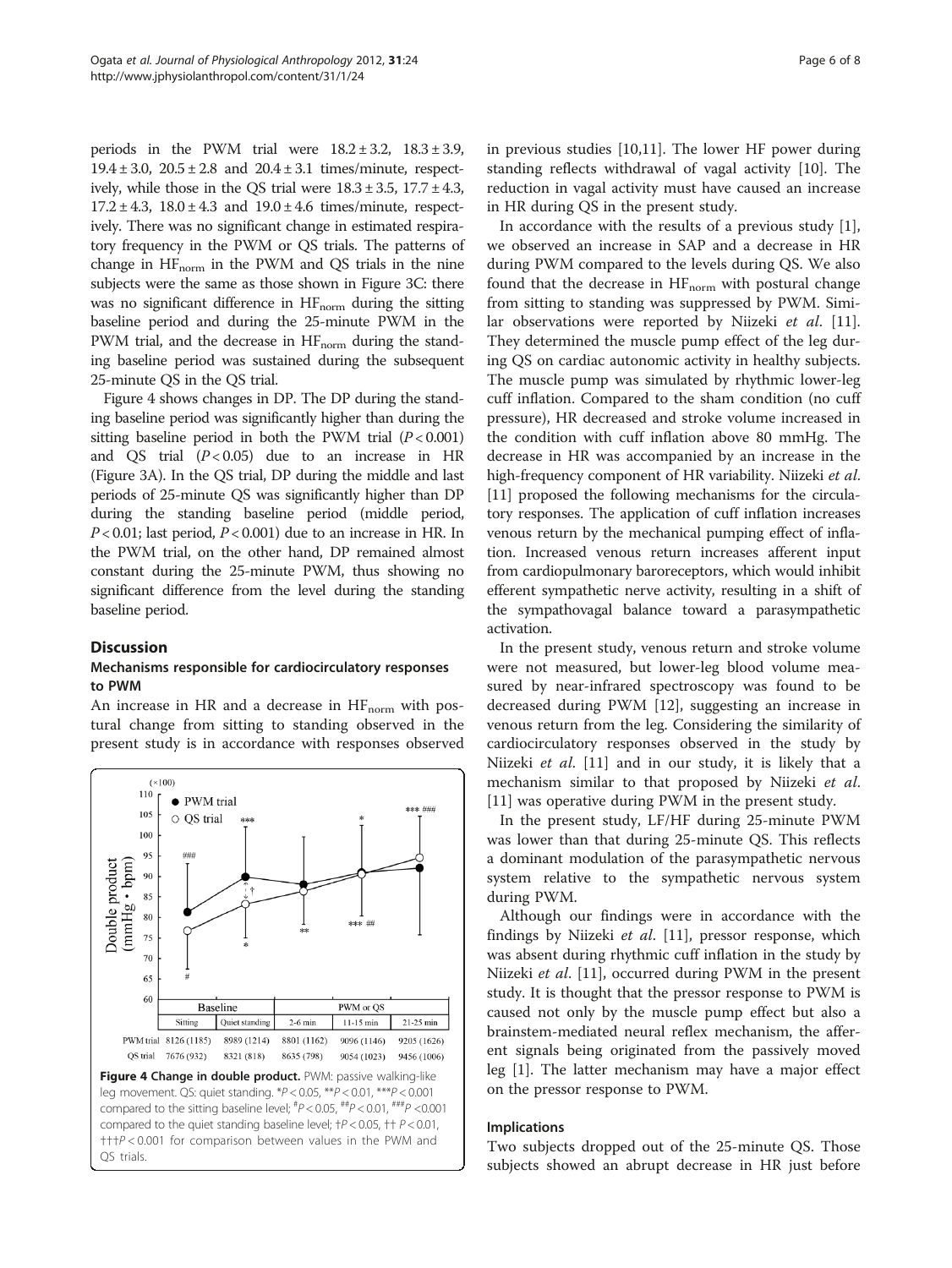interruption. In addition, one of those subjects clearly showed an extreme reduction in blood pressure and lost consciousness just after the interruption. These responses should be vasovagal responses [[6\]](#page-7-0). However, since the two subjects could complete the 25-minute PWM, PWM can serve as a maneuver for prevention of vasovagal response. This idea is also supported by cardiocirculatory responses to PWM for the following reasons. First, PWM can induce pressor response, thus counteracting hypotension during vasovagal response. Second, the most commonly used model for triggering vasovagal response is the Bezold-Jarisch reflex. A literature review by Fenton et al. [[2\]](#page-7-0) summarized the mechanism underlying the Bezold-Jarisch reflex as follows. Upright posture causes a pooling of blood in the lower extremities, decreasing blood volume in the ventricle and at the level of the aortic arch and carotid sinus. This results in decreased afferent neural activity from baroreceptors, producing increased sympathetic tone to the vasculature and the heart, with subsequent vasoconstriction and increased inotropy and HR. The Bezold-Jarisch reflex is initiated by a decrease in ventricular volume and an increase in ventricular inotropy. This activates sensory receptors that respond to wall tension located in the inferoposterior portion of the left ventricle, paradoxically increasing neural traffic to the central nervous system through afferents in the vagus nerve. Sympathetic output to the vasculature and the heart decreases, and parasympathetic activity increases. On the other hand, PWM can induce physiological responses against the Bezold-Jarisch reflex, that is, reduction of blood volume in the leg [[12\]](#page-7-0) and maintenance of parasympathetic activity at the level during sitting (Figure [3C](#page-4-0)). The former response would cause a decrease in venous pooling with resulting increase in ventricular volume, and the latter response would enable ventricular inotropy to be kept at the level during sitting.

DP is a predictor of myocardial oxygen consumption in normal young men during upright exercise under a wide variety of circumstances [\[5](#page-7-0)]. In the present study, DP remained almost constant during the 25-minute PWM in contrast to the fact that DP increased gradually during the 25-minute QS, suggesting that PWM enables cardiac activity to be kept at a constant level. This stability may also be effective for prevention of vasovagal response.

In the review by van Dijk [[13](#page-7-0)], orthostatic syncope is discussed from the viewpoint of physiological anthropology: orthostatic syncope has not been described in apes; an orthostatic fainting tendency in man may be due to the large amounts of venous pooling in the legs regardless of the fact that the large proportion of cardiac output (20%) is directed to the brain; the effect of this anatomical characteristic has not been corrected for by altered physiology

because human anatomy has a history of only 100,000 to 200,000 years. It is conceivable that human walking-like leg movement was developed to compensate for the lack of physiological adaptation to upright posture.

# Limitations

A limitation of the present study is that HR during the standing baseline period was higher in the PWM trial than in the QS trial, resulting in higher DP in the PWM trial, although the first 10-minute period, including a 5-minute sitting baseline period and subsequent 5-minute standing baseline period, was the same condition in the PWM and QS trials. When HR and DP during the standing baseline period were expressed as percentages of those during the sitting baseline period, there was no significant difference in HR or DP between the two trials (HR  $116 \pm 5\%$  vs.  $114 \pm 7\%$  in the PWM trial and QS trial, respectively; DP  $111 \pm 6\%$  vs.  $109 \pm 7\%$ in the PWM trial and QS trial, respectively). Thus, the higher HR and DP during the standing baseline period would have been caused by larger baseline HR level on the day of the PWM trial possibly due to day-to-day variation. Nevertheless, we could clearly show different patterns of changes in HR and DP in the two trials, that is, HR and DP increased gradually with time in the QS trial, whereas such increases in HR and DP were suppressed in the PWM trial.

Another limitation of this study is the absence of respiratory adjustment during the experimental interventions, thus making changes in the HF component of HR variability difficult to interpret. Hayano and Yasuma [[14\]](#page-7-0) proposed a model of central regulation of cardiac vagal outflow. This model is composed of a tonic control system and a phasic control system. The former system regulates the mean level of cardiac vagal outflow (cardiac vagal tone). Bradycardia, as shown during PWM, is derived from this system. The latter system regulates the amplitude of respiratory modulation of cardiac vagal outflow. Brown *et al.* [\[15](#page-7-0)] have shown that an increase in tidal volume enhances the power of HR variability at respiratory rate, whereas an increase in respiratory frequency diminishes the power of HR variability at respiratory rate. Since we did not instruct subjects to maintain constant breathing frequency and/or breathing depth, suppression of the decrease in  $HF_{norm}$  by PWM might be influenced not only by vagal tone but also by respiratory modulation of cardiac vagal outflow through increased tidal volume and/or decreased respiratory frequency. In the present study, however, suppression of the decrease in  $HF_{norm}$  during PWM was not accompanied by a significant change in estimated respiratory frequency. In addition, we previously found no significant change in respiratory frequency or tidal volume during 12-minute PWM compared to values during preceding